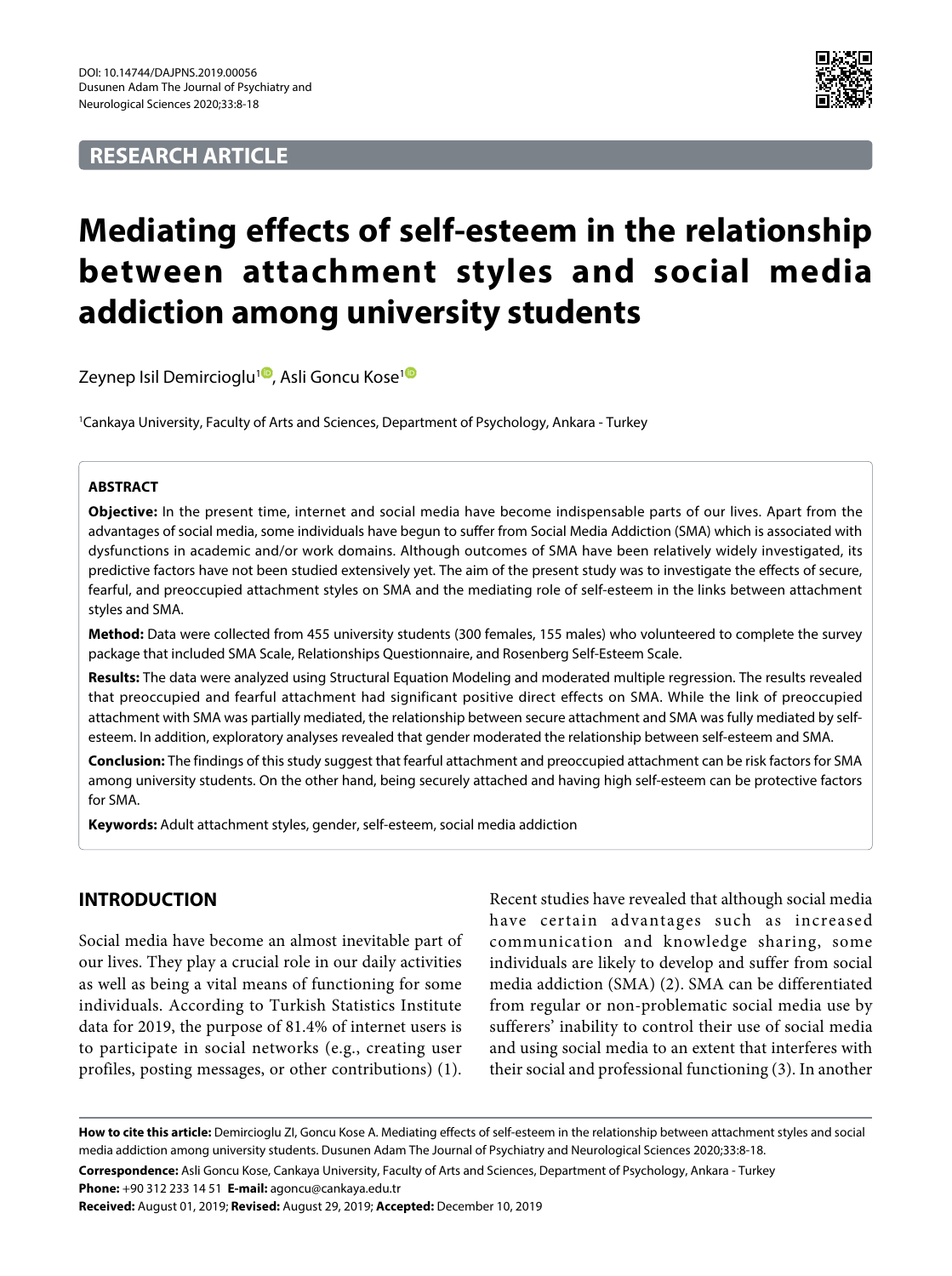conceptualization, SMA was defined as being overly concerned with social media, having a strong urge to log on to and/or use social media, and experiencing impairments in social functioning, academic or work life, interpersonal relationships, and/or psychological well-being due to excessive social media use (4). Although few in number, there are studies that have focused on personality traits (5), self-esteem (6), and attachment (7) as predictors of SMA. For example, in one study, secure attachment style was found to be a protective factor for SMA and insecure attachment styles were found to be among the predictors for SMA (8). Aim of the present study was to examine the effects of attachment styles on SMA and to investigate the mediating role of self-esteem in the proposed links. It was suggested that insecure attachment styles would be both directly and indirectly associated with SMA through their negative effects on self-esteem, whereas secure attachment would be both directly and indirectly related to SMA via its positive influence on self-esteem.

Attachment can be defined as the bond established through the relationship between newborn and caregiver or the urge of the newborn to establish a relationship with a caregiver (9). The caregiver's emotional accessibility from the newborn's perspective and the newborn's expectation regarding his or her worthiness of love and care determine the newborn's attachment style (10). Bowlby (9) defines these two independent dimensions as "model of others" and "model of self," respectively. These two dimensions are used to form the "Four Category Model of Attachment," including secure, preoccupied, dismissive-avoidant, and fearful-avoidant attachment styles (11). Securely attached individuals' model of others and model of self are both positive. Preoccupied, dismissive, and fearful attachment styles are insecure attachment styles. Preoccupied attachment style is characterized by a positive model of others and a negative model of self. Individuals with preoccupied attachment generally ruminate about their relationships, their self-esteem is fragile, and they desperately desire acceptance and approval by others. In dismissive attachment, the individual's model of self is positive while the model of others is negative. They generally tend to avoid intimacy and close relationships because of their belief that others are unworthy of being loved. Lastly, in a fearful attachment style both model of self and model of others are negative. Individuals tend to think that they are not worthy of being loved by others and generally fear to establish close relationships (11). Early attachment

styles established with the primary caregiver (in most cases with the mother) that shape the future are prototypes of adult relationships and adult attachment styles (12).

It is suggested that individuals with insecure attachment styles are more likely to have fear of failure in actual or real-world social interactions than those with secure attachment (13). Moreover, they tend to avoid face-to-face communication because of their self and other schemas and are more likely to prefer social relationships formed via social media over face-to-face communications (14). In time, their behavior is likely to be reinforced through relatively more successfully established social interactions on social media where people can even pretend to be someone else with socially desired characteristics in contrast to their social relationships in real settings.

Individuals with preoccupied attachment may seek reassurance by switching from their negative image of self to a positive image with the help of positive feedback. Furthermore, these individuals have the opportunity to think more about what they want to say when communicating through social media and they can express themselves better; in this way, their view of self can be more positive (7). Individuals with a fearful avoidant attachment style tend to have high level of anxiety related to the possibility of rejection by others (11), and using social media to communicate may provide them with an opportunity to increase acceptance. Furthermore, being rejected on social media may be less harmful than being rejected in faceto-face relations for these individuals. The idea that receiving acceptance instead of rejection is very likely may soften a negative image of self.

Thus, individuals with insecure attachment styles are more likely to be at risk of excessive social media use and addiction than those with secure attachment style. In line with these propositions, previous studies revealed that attachment anxiety was a predictor of excessive Facebook use (15), and individuals with insecure attachment styles used Facebook more frequently than those who were securely attached (16). In addition, in late adolescence insecure attachment was a predictor of SMA (17). Furthermore, anxious and avoidant attachment styles were reported to be risk factors for SMA (7). Studies examining the links of different types of insecure attachment with SMA are very rare. In one of these studies, Jenkins-Guarnieri et al. (16) reported that there was no significant association between dismissing attachment and SMA. Nitzburg and Farber (18) suggested that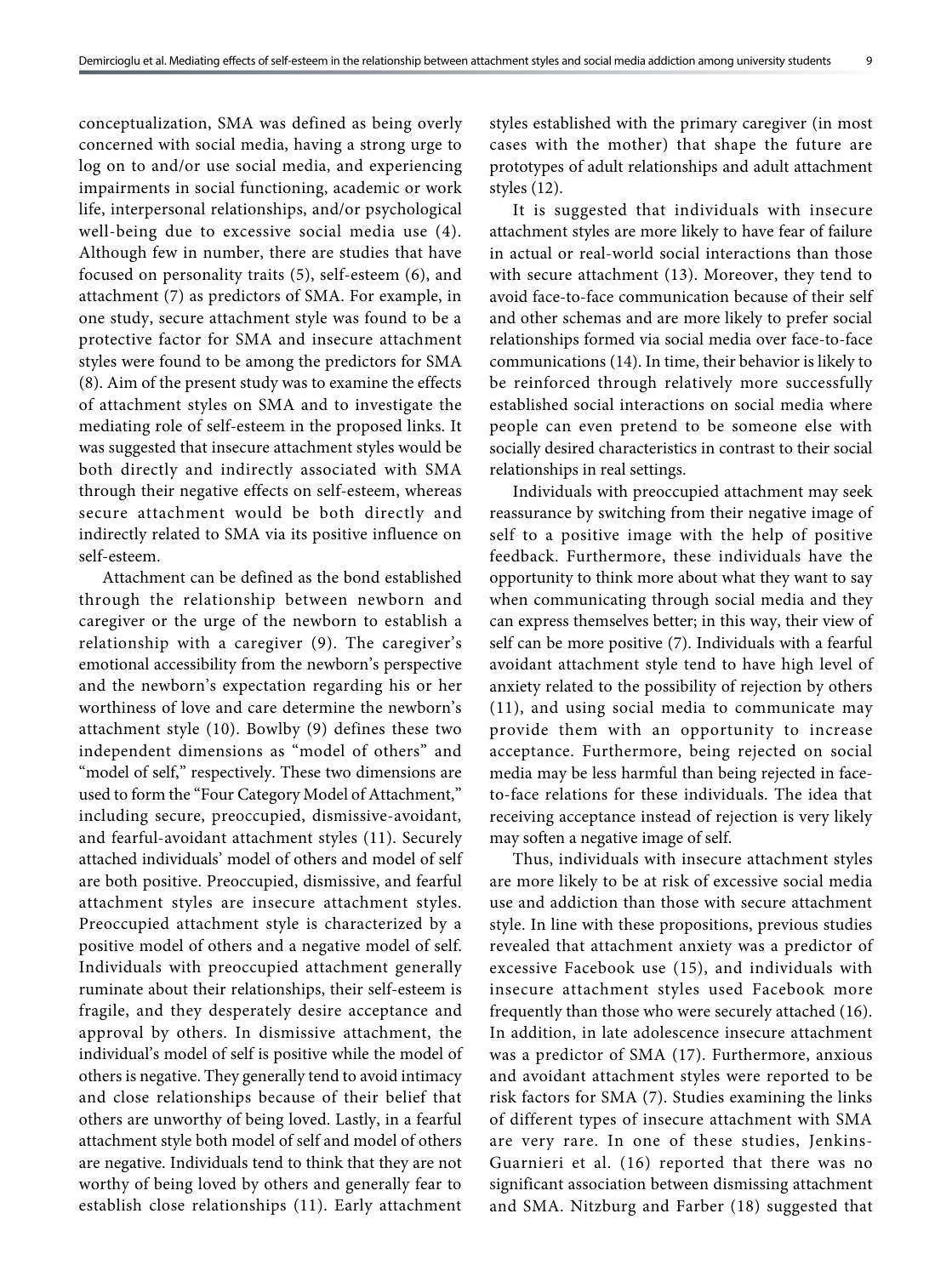avoidant attachment style may be linked to SMA only when it is accompanied by attachment anxiety. Therefore, in the present study it is hypothesized that the association between SMA and secure attachment would be negative while it would be positive with preoccupied and fearful attachment. The relationship between dismissive attachment and SMA is expected to be non-significant.

Self-esteem can be defined as a general assessment of one's own worth and global feelings of competence and self-acceptance (19). Low self-esteem leads to negative consequences such as depression, anxiety, nicotine dependence (20); on the other hand, high self-esteem is related to happiness (21), life satisfaction, and well-being (22). When looking at the predictors of self-esteem, it was found that parent–child closeness and affection expressed by parents are associated with high self-esteem (23). Furthermore, there are numerous studies showing significant links between attachment styles and self-esteem (24-27). These links are explained by schema or model of self that characterizes attachment styles. A positive and trustbased relationship with the parents (or with the attachment figure) helps individuals develop and internalize 'self' as competent and loveable (26). The 'Model of self' is positive for individuals with secure attachment while it is negative for both individuals with fearful and with preoccupied attachment styles. Therefore, it is expected that the association between self-esteem and secure attachment style would be positive whereas it should be negative with preoccupied and fearful attachment styles.

According to sociometer theory, humans have a congenital desire to contact others due to a need of acceptance and belonging (28), and regardless of their self-esteem levels, individuals have the desire to connect (29). Individuals having a high level of self-esteem easily satisfy this desire through daily and face-to-face relations, while this is much more difficult to achieve in

the same way for individuals with low self-esteem, the reason being that in contrast to people with high selfesteem, those with low self-esteem have high levels of social anxiety and are likely to be more introverted and shyer (30). Social media can help individuals with low self-esteem to sustain a better social life (31) by providing self-disclosure opportunities (32). In addition, they may increase the possibility of getting positive answers or comments from others since even an ideal self can easily be presented on social media. Consistently, individuals who have low self-esteem may use social media to increase their feelings of self-worth via positive comments. In line with these propositions, previous studies revealed negative links of self-esteem level with social media use (31,33,34) and with SMA (35). Therefore, in the present study it is suggested that self-esteem would be negatively associated with SMA and that self-esteem would partially mediate the relationship of secure, preoccupied and fearful attachment styles with SMA (Figure 1).

## **METHOD**

#### **Participants and Procedure**

Approval for the study was obtained from Cankaya University Scientific Research and Publication Ethics Committee. Data were collected from 470 university students; but 15 of them were excluded from the main analyses because of incomplete data, leaving 455 individuals (155 males [34%], 300 females [66%]) enrolled in six different universities in Turkey being included in the study. The students from different departments of two foundation universities in Ankara, Turkey, were recruited as participants, and those who volunteered to participate were given additional course credits. In order to provide the students with equal opportunity for extra course credits, students who did not want to participate were given an opportunity to get the same credit either by providing contact information

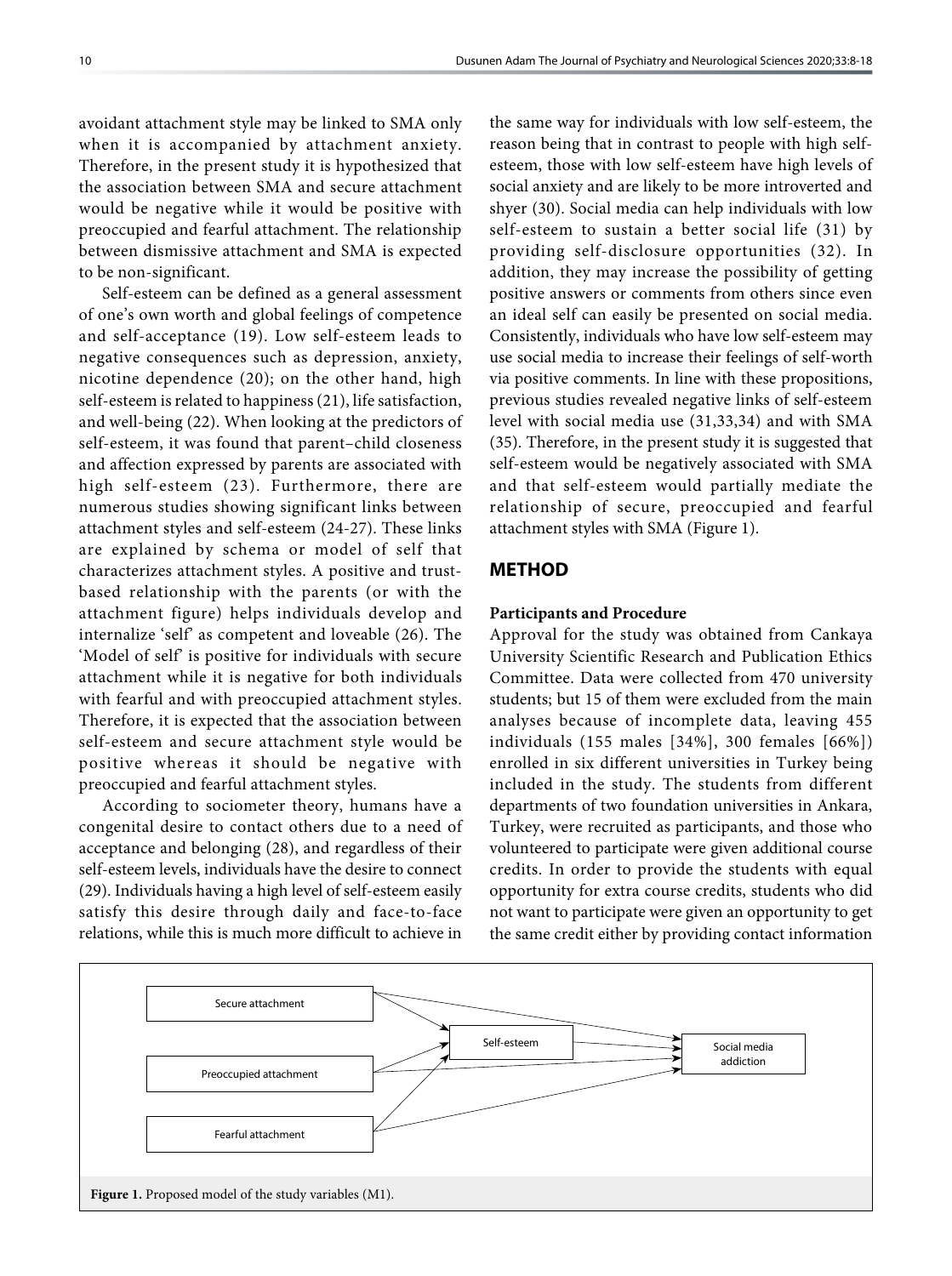of friends who would like to be participants or by making a five-minute course-relevant presentation. Informed consent of all the participants was received via a form. The survey package included sections regarding measures of SMA, adult attachment styles, self-esteem, and a demographic information section that included questions regarding age, gender, major subject of study, the most preferred social networking site, duration of social media use, and (average) daily time spent on social media. Participants' ages ranged from 18 to 42 years, with a mean of  $21.36$  (SD=2.20). Their demographic characteristics, information regarding most preferred social networking site, and descriptive statistics regarding the duration of social media use and (average) daily time spent on social media are presented in Table 1.

## **Measures**

**Social Media Addiction Scale:** SMA was measured using a 41-item SMA Scale developed in Turkish (36), and the responses were given using a 5-point Likert scale ranging from "1=never" to "5=always." The scale consists of 4 subscales which are preoccupation, mood modification, relapse, and conflict/problems. The preoccupation subscale includes 12 items, for example "I spend more time on social media than I intend to." The mood modification subscale consists of 5 items, e.g., "I spend time on social media when I feel alone." The relapse subscale includes 5 items such as "I try to stop using social media, but I cannot." Finally, the conflict/problems subscale consists of 19 items, including "I neglect school or work-related tasks to spend more time on social media." Cronbach's alpha coefficient of the scale was 0.96.

**Relationships Questionnaire (RQ):** Adult attachment styles were measured with the RQ (11) which was adapted to Turkish by Sumer and Gungor (37). The scale consists of 4 items and each item corresponds to one of the four attachment styles. Participants reported their answers using a 7-point Likert-type scale ranging from "1=does not describe me at all" to "7=fully describes me". The questionnaire was administered in various cultural contexts by several studies outside (38-40) as well as inside Turkey (41-43), suggesting that it can be considered a valid measure of adult attachment.

**Rosenberg Self-Esteem Scale (RSES):** Self-esteem was measured using the 10-item RSES (19), which was

| Table 1: Participants' descriptive statistics (n=455) |                  |            |       |           |  |  |  |
|-------------------------------------------------------|------------------|------------|-------|-----------|--|--|--|
|                                                       | <b>Frequency</b> | Percentage | Mean  | <b>SD</b> |  |  |  |
| Gender                                                |                  |            |       |           |  |  |  |
| Female                                                | 300              | 66         |       |           |  |  |  |
| Male                                                  | 155              | 34         |       |           |  |  |  |
| <b>Duration of social media use</b>                   |                  |            |       |           |  |  |  |
| Less than 1 year                                      | 18               | 4.0        |       |           |  |  |  |
| 1-2 years                                             | 37               | 8.1        |       |           |  |  |  |
| 3-4 years                                             | 103              | 22.6       |       |           |  |  |  |
| More than 5 years                                     | 292              | 64.2       |       |           |  |  |  |
| No information                                        | 5                | 1.1        |       |           |  |  |  |
| Daily time spent on social media                      |                  |            |       |           |  |  |  |
| Less than 1 hour                                      | 108              | 23.7       |       |           |  |  |  |
| 1-3 hours                                             | 248              | 54.5       |       |           |  |  |  |
| 4-6 hours                                             | 81               | 17.8       |       |           |  |  |  |
| More than 7 hours                                     | 13               | 2.9        |       |           |  |  |  |
| No information                                        | 5                | 1.1        |       |           |  |  |  |
| Most preferred social networking site                 |                  |            |       |           |  |  |  |
| Instagram                                             | 363              | 79.8       |       |           |  |  |  |
| Twitter                                               | 43               | 9.5        |       |           |  |  |  |
| Facebook                                              | 23               | 5.1        |       |           |  |  |  |
| Others                                                | 26               | 5.6        |       |           |  |  |  |
| Age                                                   |                  |            | 21.36 | 2.20      |  |  |  |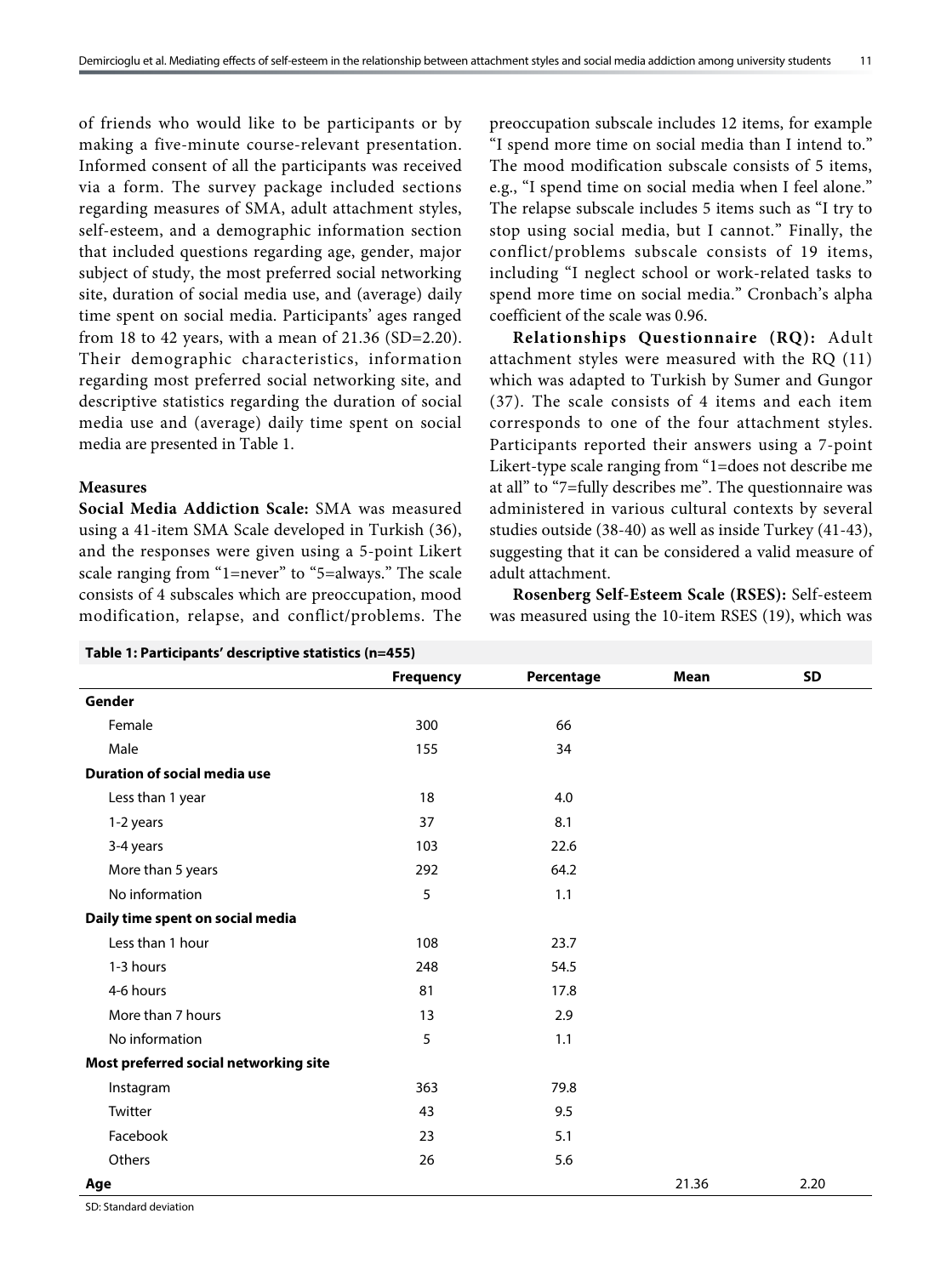adapted to Turkish by Cuhadaroglu (44). A sample item of the subscale is "I have a positive attitude toward myself." Participants reported their answers on a 4-point Likert-type scale ranging from "1=strongly disagree" to "4=strongly agree". Cronbach's alpha coefficient of the subscale was 0.86.

#### **Statistical Analysis**

Data were analyzed using SPSS-24 and AMOS 24.0 (45). Before the scale scores were calculated, descriptive statistical analyses and reliability analyses of the measures were performed and Cronbach's alpha reliabilities of the scales were estimated. Mean values, standard deviations of the scores, and a correlation matrix were analyzed by SPSS ver. 24, and it was noted that the p value was greater than 0.95 indicating an acceptable threshold of significance. Then, Structural Equation Modeling (SEM) technique was utilized in order to test the hypothesized mediated model by using AMOS 24.0 (45).

# **RESULTS**

# **Descriptive Statistics and Correlations among the Study Variables**

Means, standard deviations of the scores, and the correlation matrix are given in Table 2. The relationship between secure attachment and SMA was not significant; therefore, Hypothesis 1a was not supported. Supporting Hypotheses 1b and 1c, fearful and preoccupied attachment was found to be positively associated with SMA (r=0.20, p<0.01; r=0.22, p<0.01, respectively). Dismissive attachment was not significantly associated with SMA; thus, Hypothesis 1d was also supported. Secure attachment had a positive correlation with self-esteem ( $r=0.22$ ,  $p<0.01$ ); fearful and preoccupied attachment had a negative correlation with self-esteem (r=-0.19, p<0.01; r=-0.24, p<0.01, respectively). These results point out that Hypothesis 2 was fully supported. Furthermore, consistent with

Hypothesis 3a, self-esteem and SMA were found to be negatively correlated ( $r=-0.32$ ,  $p<0.01$ ). As explained below, Hypothesis 3b, which suggested that the correlations of secure, fearful and preoccupied attachment styles with SMA would be partially mediated by self-esteem, was tested with SEM technique.

#### **Testing the Proposed Mediated Model**

SEM was used in order to test the hypothesized heuristic model (M1) and the modified model (M2). In the literature, CFI, NFI and the TLI were the most common fit indices that were reported to test the model (46). In addition, Chi-Square statistics, its degrees of freedom and p value, and the RMSEA should be used while reporting the results and acceptable thresholds which were suggested to be greater than 0.95 for CFI, NFI and TLI, and lower than 0.07 for RMSEA, while the p value should be greater than 0.05 (47). The scaled chi-square was not used since the analyses were run with AMOS 24.0.

The initial results regarding M1 showed that the proposed model poorly fit the data ( $\chi^2$  [n=455, df=3]=75.59, TLI=0.62, CFI=-0.28, NFI=0.62, RMSEA=0.23; p<0.001). The modification indices suggested that the error term of preoccupied attachment style should be allowed to covary with the error term of fearful attachment style; and the error term of fearful attachment style should be allowed to covary with the error term of secure attachment style. After correlating the error terms mentioned above, the M1 fit the data well  $(\chi^2$  [n=455, df=3]=0.63, TLI=1.02, CFI=1.00, NFI=0.99, RMSEA=0.00; p>0.05). However, only the paths from secure attachment and preoccupied attachment to self-esteem (β=0.19, p<0.001; β=-0.22, p<0.001; respectively) and from fearful attachment, preoccupied attachment, and self-esteem to SMA were significant (β=0.13, p<0.01; β=0.12, p<0.01; β=-0.28, p<0.001, respectively), and since the model was a saturated model, no modification indices were obtained.

| Table 2: Descriptive statistics, intercorrelations, and internal consistencies of the study variables (n=455) |      |     |  |  |  |  |  |
|---------------------------------------------------------------------------------------------------------------|------|-----|--|--|--|--|--|
|                                                                                                               | Mean | -SD |  |  |  |  |  |
|                                                                                                               |      |     |  |  |  |  |  |

| 1. Secure attachment            | 3.64 | 1.90 | -        |                          |                          |                          |          |
|---------------------------------|------|------|----------|--------------------------|--------------------------|--------------------------|----------|
| 2. Fearful attachment           | 3.70 | 1.88 | $-0.29*$ | $\overline{\phantom{0}}$ |                          |                          |          |
| 3. Preoccupied attachment       | 3.21 | 1.80 | $-0.04$  | $0.27*$                  | $\overline{\phantom{0}}$ |                          |          |
| 4. Dismissive attachment        | 3.20 | 1.84 | 0.04     | $0.22*$                  | 0.04                     | $\overline{\phantom{0}}$ |          |
| 5. Rosenberg Self-Esteem Scale  | 3.11 | 0.58 | $0.22*$  | $-0.19*$                 | $-0.24*$                 | $-0.05$                  |          |
| 6. Social Media Addiction Scale | 2.18 | 0.70 | $-0.07$  | $0.20*$                  | $0.22*$                  | 0.03                     | $-0.32*$ |
|                                 |      |      |          |                          |                          |                          |          |

\*Correlation is significant at the p<0.01 level (2-tailed). SD: Standard deviation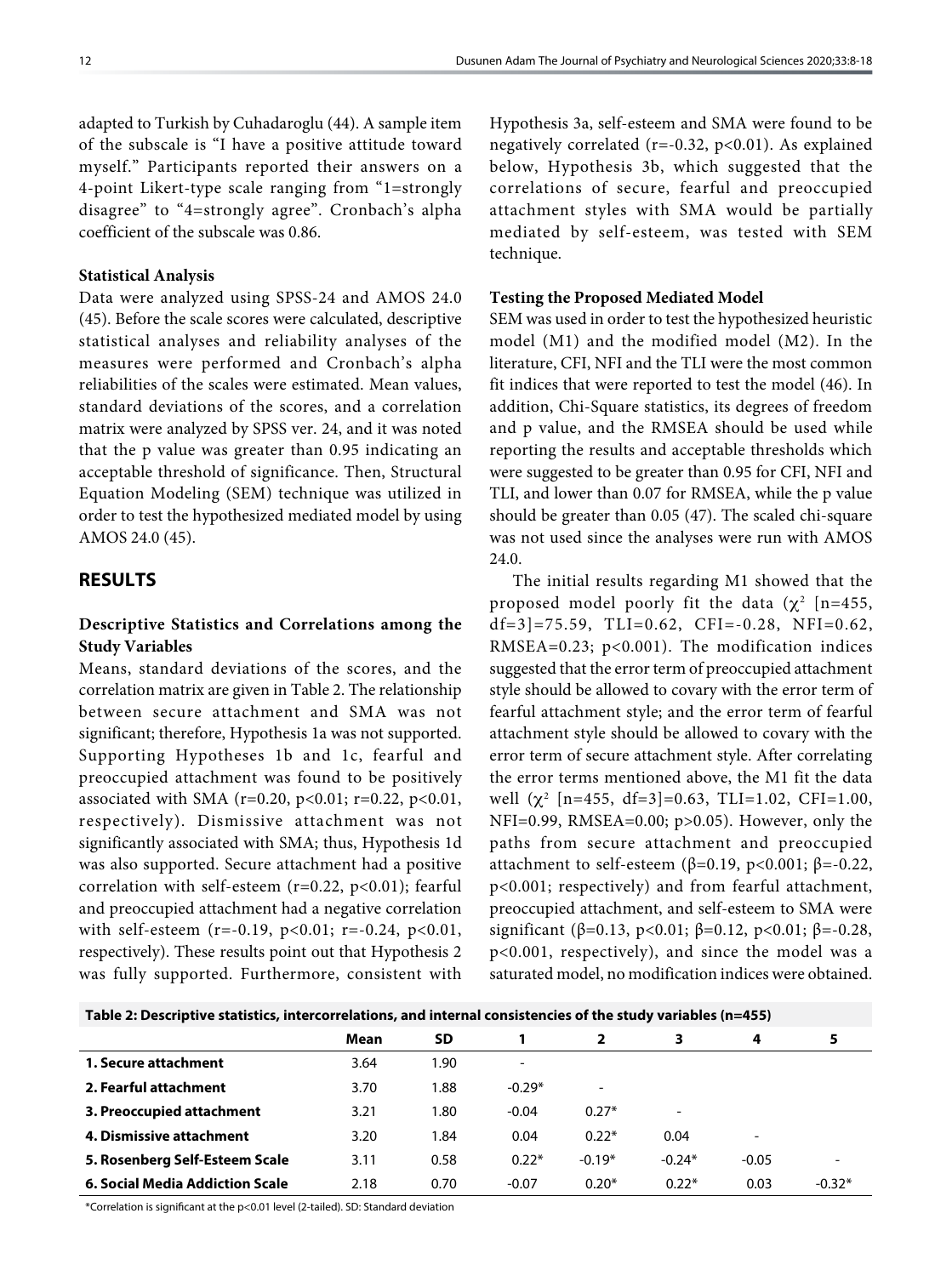The second model (M2) after removing the nonsignificant paths provided good fit to the data as well  $(\chi^2$  [n=455, df=3]=3.72, TLI=0.99, CFI=0.99, NFI=0.98, RMSEA=0.02; p>0.05) and was accepted as the final model (Figure 2). Partially supporting the hypotheses, the link of preoccupied attachment with SMA was partially mediated by self-esteem. In addition, selfesteem fully mediated the relationships of secure attachment with SMA. Furthermore, preoccupied attachment and secure attachment had significant indirect effects on SMA (indirect effect size for preoccupied attachment=0.04, p<0.05; indirect effect size for secure attachment=0.03, p<0.05).

In addition to the main analyses, a series of post-hoc analyses was conducted. Firstly, gender differences in the scores of the main variables were examined by conducting independent samples t-tests. The female and male sample sizes in the present study were not equal. However, many studies tested gender effects with unequal sample sizes (48). Therefore, exploratory analyses testing the moderating effects of gender on the relations of attachment styles with SMA and on the links of self-esteem with SMA were conducted with the data of the original sample, rather than randomly deleting participants for the analysis to make the sample sizes equal. The results showed that gender had a significant main effect on SMA, self-esteem, preoccupied attachment, and fearful attachment scores. That is to say, females scored significantly higher than males on SMA, self-esteem and fearful attachment; while males scored significantly higher than females on preoccupied attachment (Table 3).

Secondly, as gender had main effects on four of the main variables, moderating roles of gender in the links



| allalmient, and rearign attachment |     |      |           |           |
|------------------------------------|-----|------|-----------|-----------|
|                                    | n   | Mean | <b>SD</b> | t         |
| Variable                           |     |      |           |           |
| Gender                             |     |      |           |           |
| Social media addiction             |     |      |           |           |
| Female                             | 300 | 2.28 | 0.72      | $4.29**$  |
| Male                               | 155 | 1.98 | 0.62      |           |
| Self-esteem                        |     |      |           |           |
| Female                             | 300 | 3.15 | 0.58      | $1.99*$   |
| Male                               | 155 | 3.03 | 0.57      |           |
| <b>Preoccupied attachment</b>      |     |      |           |           |
| Female                             | 300 | 3.03 | 1.72      | $-2.70**$ |
| Male                               | 155 | 3.53 | 1.91      |           |
| <b>Fearful attachment</b>          |     |      |           |           |
| Female                             | 300 | 3.94 | 1.87      | $3.93**$  |
| Male                               | 155 | 3.21 | 1.81      |           |

**Table 3: Independent sample t-test comparing gender and social media addiction, self-esteem, preoccupied attachment, and fearful attachment**

\*Significant at the p<0.05 level. \*\*Significant at the p<0.001 level. SD: Standard deviation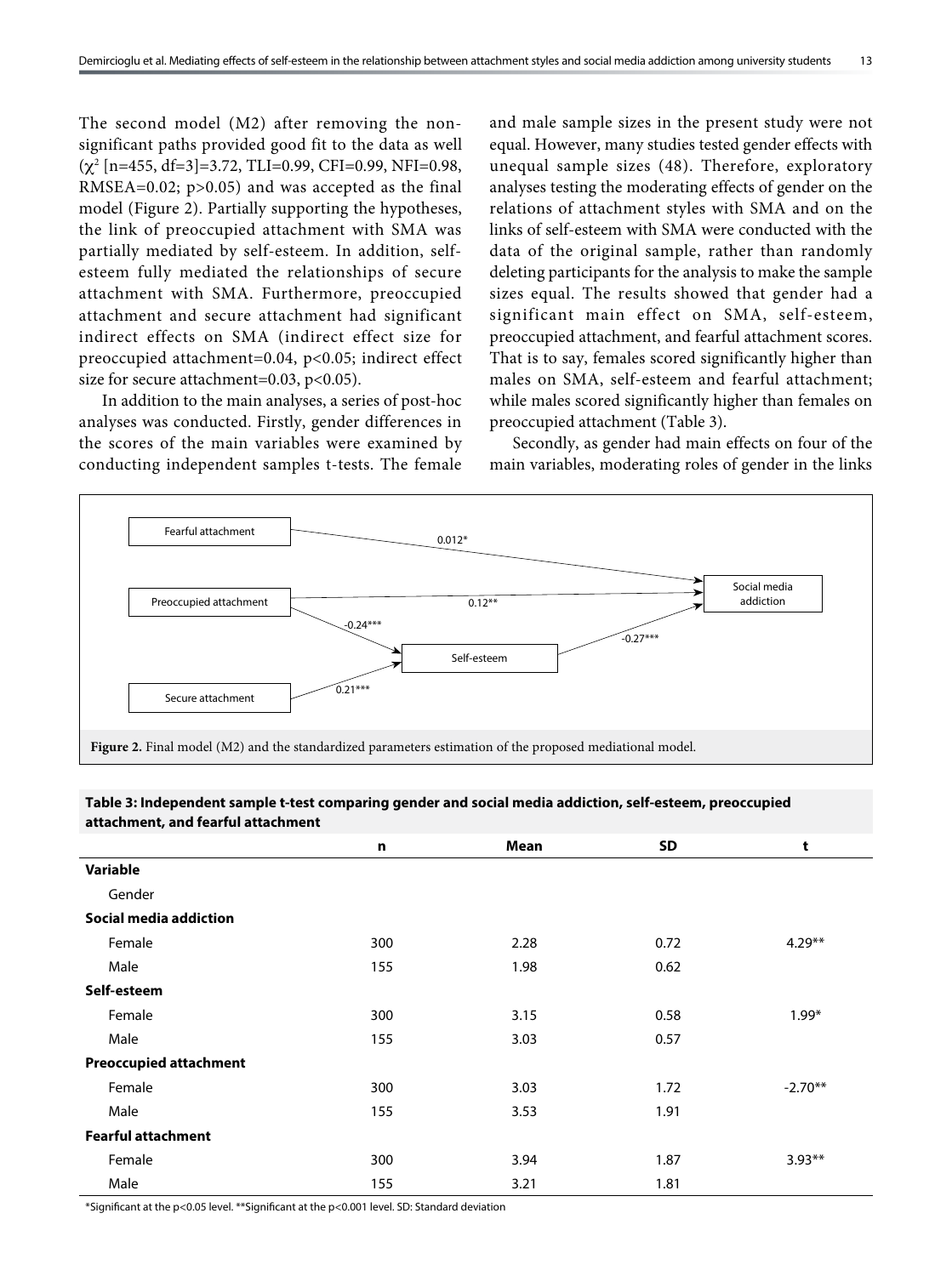

of attachment styles and self-esteem with SMA were examined by conducting moderated multiple regression analyses. The findings revealed that gender moderated the relationship between self-esteem and SMA in such a way that females who had high levels of self-esteem were less likely to score high on SMA than females with low self-esteem (F [1, 450]=30.31, p<0.05). Females with both low and high self-esteem scored higher on SMA than males and males reported similar SMA scores regardless of their self-esteem level (Figure 3).

# **DISCUSSION**

Considering that SMA is a problem spreading across most cultural contexts and that attachment is likely to contribute significantly to our understanding of the underlying mechanisms of SMA, it is important to investigate the links of attachment styles with SMA empirically. The general aims of using social media are to establish and maintain social relations on online platforms. Adult attachment styles based on early attachment experiences (49) are likely to explain the main patterns of the formation of social relationships. In this respect, they are also likely to affect both the extent of social media use as well as attitudes towards and aims of using social media. Although recent research confirmed that there were differential links between specific attachment styles and SMA (7,50,51), these studies are limited in number. In the same way, there are only a few research projects that focus on these relationships in Turkey (52). The present study aimed at investigating the direct links of adult insecure attachment styles with SMA and to reveal the indirect effects of adult attachment styles on SMA through their influences on self-esteem. As expected, preoccupied and fearful attachment were significant predictors of SMA. Moreover, self-esteem partially mediated the relation of preoccupied attachment with SMA. That is to say, individuals who were high in preoccupied and fearful attachment style were more likely to have high

scores on SMA. In addition, individuals who had a preoccupied attachment style were likely to have low levels of self-esteem, which, in turn, was positively associated with SMA. Furthermore, the relationship between secure attachment and SMA was fully mediated by self-esteem. It can be argued that secure attachment may be a protective factor for SMA only through its positive effect on self-esteem. Thus, the present study contributes to the literature by revealing one of the key psychological mechanisms (i.e., self-esteem) that would explain the negative link of secure attachment with SMA.

In previous studies, the findings investigating the relationship between attachment styles and behavioral addictions (internet addiction and SMA) were complicated. In adolescents, secure attachment was found to be a protective factor for internet addiction, while on the other hand, insecure attachment styles were found to be risk factors for internet addiction (53). Similarly, it was found that insecurely attached individuals' inclination towards pathological internet usage is significantly higher than in securely attached individuals (54). In another research, it was found that secure attachment was negatively associated with internet and SMA. However, preoccupied attachment was not found to be significantly associated with internet and SMA (51,8). In a relatively recent study, only preoccupied attachment style was found to be a predictor for problematic internet use (55).

As expected, the present study found preoccupied attachment to be positively associated with SMA both directly and through its negative effect on self-esteem. However, although bivariate correlation between fearful attachment and self-esteem was negative and significant, self-esteem did not (either partially or fully) mediate the link of fearful attachment style with SMA. In addition, fearful attachment was directly and negatively associated with SMA. Different combinations of working models of self and others characterizing these two insecure attachment styles underlying these findings may explain this observation. Individuals with both attachment styles have negative models of self. However, different from preoccupied individuals who have positive working model of others, fearful individuals' working model of others is negative, and it is argued that this may make them likely to avoid intimate personal relationships deliberately in an attempt to avoid being hurt or rejected (56). Independent of their level of self-esteem, this tendency is likely to make them more vulnerable for SMA since social media provide them a relatively more "secure"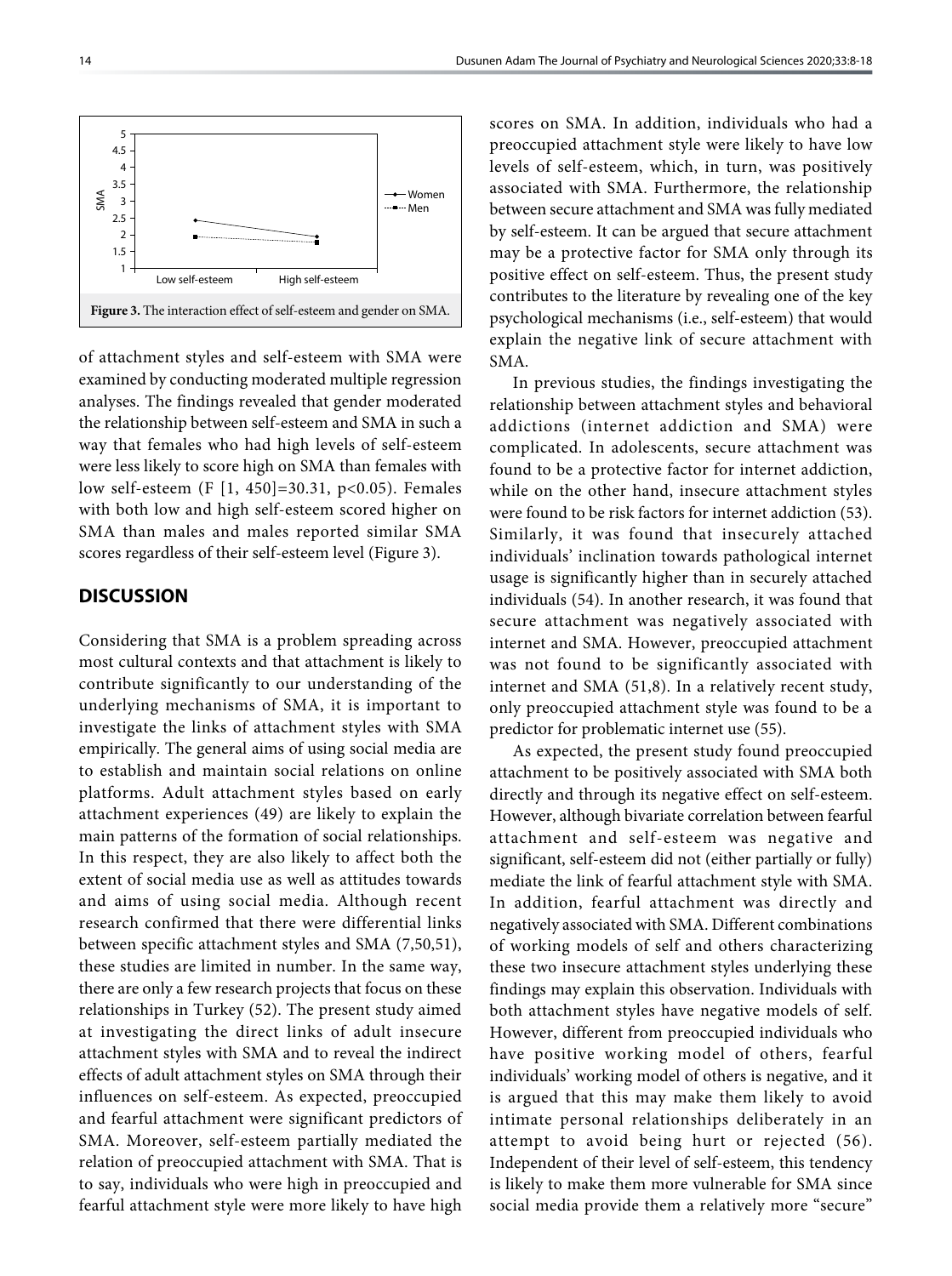interpersonal context than offline, face-to-face relationships. In other words, not low levels of selfesteem but fearfully attached individuals' negative model of others may be the main risk factor for their vulnerability for SMA.

Consistent with the present research, previous studies also revealed that preoccupied attachment was a predictor of SMA in late adolescence (15). The present study contributes to the literature by revealing the significant main effects of both preoccupied and fearful attachment styles on SMA in young adulthood and by uncovering the fully mediated relationship between secure attachment and SMA via self-esteem. Previous studies revealed the directions of the associations of insecure and secure attachment with SMA; however, underlying mechanisms by which these attachment styles were related to SMA have not yet been fully understood. By pointing out self-esteem as one of the key mechanisms involved in the relations of attachment styles with SMA, this study is thought to be one of the first attempts in this direction. Further research is needed to reveal other mediating factors in the links of attachment styles with SMA. As an illustration, selfesteem stability or motivational tendencies such as need for affiliation and/or need for approval can be examined as potential mediators of the links between attachment styles and SMA.

 Another contribution of the present study is to reveal significant gender differences in SMA through exploratory analyses. Women's SMA scores were significantly higher than men's. This finding implies that females may form the main risk group for SMA. However, the underlying psychological mechanisms that contribute to this gender difference should be explored in further research. In addition, future studies are suggested to focus on the purposes of using social media to understand the possible reasons of this gap between females and males. Finally, males who seem to be less likely to be at risk for SMA may be in the risk group for another online addiction, namely, online gaming addiction. To illustrate, in a study conducted in Norway, Andreassen et al. (57) found that males were significantly more likely to be addicted to playing video games than females, while females were significantly more likely to be addicted to social media use than males. The findings of the present research are consistent with their results. However, the number of empirical studies focusing on effects of gender on addictive online behaviors is relatively low, and future research is recommended to replicate and elaborate on previous findings by employing varied

research designs and samples from other cultural contexts.

Furthermore, we found that the relation between self-esteem and SMA was moderated by gender: Females generally had higher SMA scores than males and females with low self-esteem got significantly higher scores on SMA than women with high selfesteem. On the other hand, males with low and high self-esteem had similar SMA scores. These findings may imply that low self-esteem significantly contributes to females' over-involvement in social media, which probably serve as a practical and reinforcing alternative to face-to-face communications for women with low self-esteem. In other words, females with low selfesteem may be likely to avoid direct communication channels that they perceive as highly stressful. In line with the propositions of reinforcement theory (58), social media providing them with opportunities for less stressful and more rewarding communication experience may gradually become their primary communication tool.

Findings in the current study regarding the positive correlations of fearful and preoccupied attachment with SMA were generally consistent with the previous literature. However, contrary to previous studies that revealed direct association between secure attachment and SMA and/or internet addiction, the present study showed that self-esteem fully mediated the relationship between secure attachment and SMA. As suggested above, the present findings are believed to contribute to our understanding of the underlying psychological mechanism in the relation of secure attachment and SMA. Nevertheless, although secure attachment seems to be a protective factor for internet addiction and/or SMA, securely attached people may be more likely to use social media extensively as well in order to strengthen their actual relations. Therefore, future studies are suggested to focus on the relationships between attachment styles and the aims of using social media.

With the increasing use of social media, SMA is argued to have potentially adverse effects. Determination of the possible causes of SMA will not only contribute to existing scientific knowledge but also help practitioners to design and implement successful interventions. One of the practical implications of the study may be to sensitize practitioners regarding insecure attachment styles when they attempt to intervene in SMA. In addition, considering the mediating roles of self-esteem in the relation of attachment styles and SMA, practitioners are suggested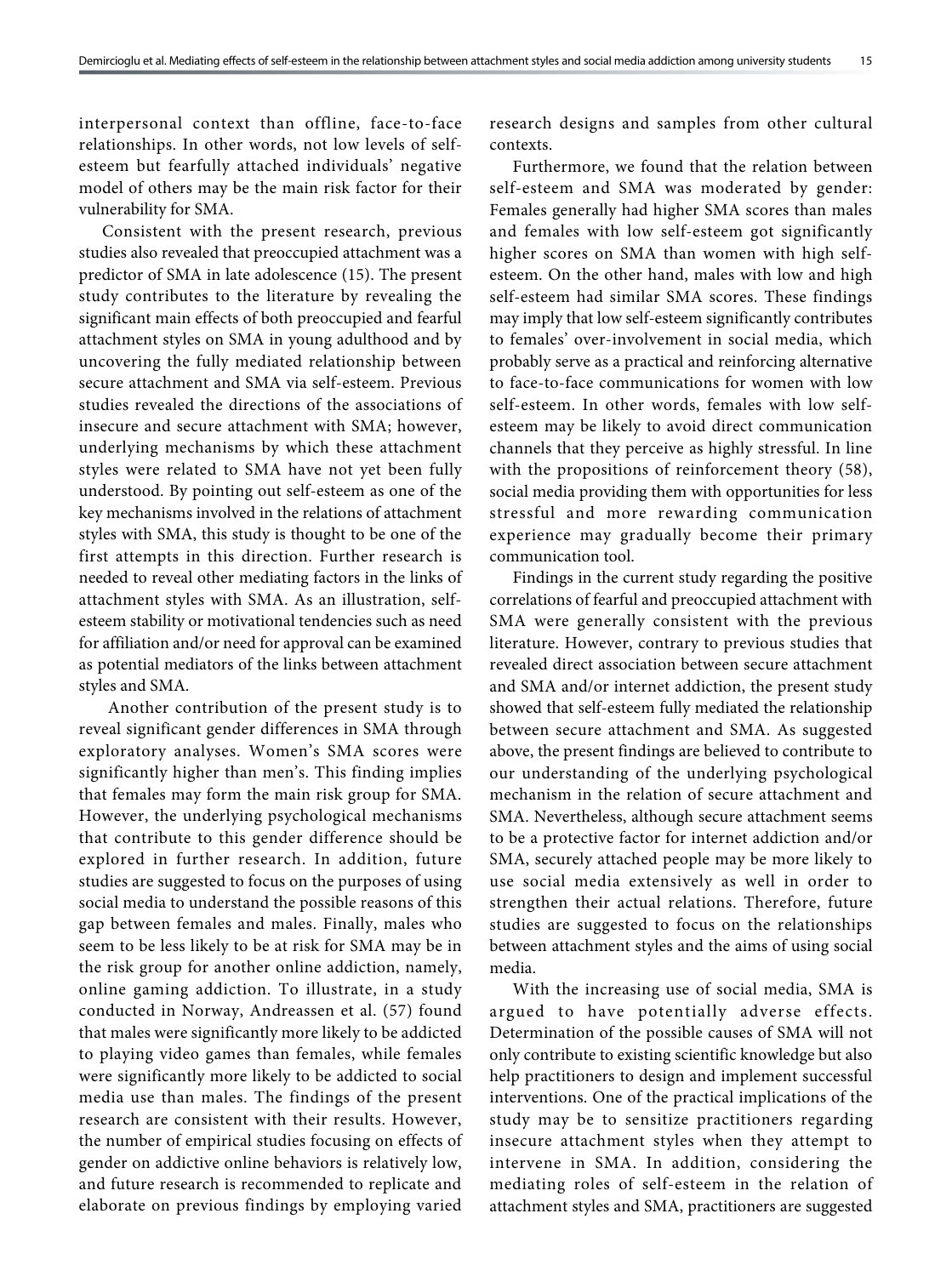to focus on the problems related to self-esteem in their attempts to treat SMA among both adolescents and adults.

Just like every research, the present study has certain limitations. First, the sample is moderate in size and the data were based on self-report. For the future, studies are proposed that gather both self-report data and data from participants' significant others when measuring SMA. Second, the study employed cross-sectional design and attempted to reveal causal relationships. However, because self-esteem and attachment styles are stable characteristics developed in early ages (9,59), individuals' attachment styles and self-esteem levels are more likely to affect SMA rather than vice versa. Yet, future studies are suggested to examine the proposed model by employing a longitudinal design. Third, the age range of the participants was limited as all of them were undergraduate students. Thus, while previous studies showed the highest prevalence rate of SMA in this age group (60), future studies might benefit from testing the proposed model with samples from various age groups.

In conclusion, the present study is a modest attempt to investigate the effects of attachment styles on SMA and the mediating role of self-esteem in the proposed relationships. By revealing the positive direct effects of fearful and preoccupied attachment styles on SMA and the mediating roles of self-esteem in the links of secure attachment and preoccupied attachment with SMA, the study is destined to contribute to the SMA literature and its practical application.

| <b>Contribution Categories</b> |                                   | <b>Author Initials</b> |  |  |
|--------------------------------|-----------------------------------|------------------------|--|--|
|                                | Concept/Design                    | Z.I.D., A.G.K.         |  |  |
| Category 1                     | Data acquisition                  | Z.I.D.                 |  |  |
|                                | Data analysis/Interpretation      | A.G.K.                 |  |  |
| Category 2                     | Drafting manuscript               | Z.I.D.                 |  |  |
|                                | Critical revision of manuscript   | A.G.K.                 |  |  |
| Category 3                     | Final approval and accountability | A.G.K., Z.I.D.         |  |  |
| Other                          | Technical or material support     | A.G.K., Z.I.D.         |  |  |
|                                | Supervision                       | A.G.K.                 |  |  |

**Ethics Committee Approval:** Approval for the study was obtained from Cankaya University Scientific Research and Publication Ethics Committee.

**Informed Consent:** No patients were participated in the study.

**Peer-review:** Externally peer-reviewed.

**Conflict of Interest:** As the authors we declare that we have no conflict of interest.

**Financial Disclosure:** No financial support was received.

# **REFERENCES**

- 1. Turkish Statistical Institute (TUIK). Internet activities of individuals who have accessed the Internet in the last 3 months for private purposes. http://www.tuik.gov.tr/PreTablo.do?alt\_ id=1028# Accessed May 16, 2019.
- 2. van den Eijnden RJJM, Lemmens JS, Valkenburg PM. The social media disorder scale. Comput Hum Behav 2016; 61:478- 487. [\[CrossRef\]](https://doi.org/10.1016/j.chb.2016.03.038)
- 3. Ryan T, Chester A, Reece J, Xenos S. The uses and abuses of Facebook: a review of Facebook addiction. J Behav Addict 2014; 3:133-148. [\[CrossRef\]](https://doi.org/10.1556/JBA.3.2014.016)
- 4. Andreassen CS. Online social network site addiction: a comprehensive review. Curr Addict Rep 2015; 2:175-184. [\[CrossRef\]](https://doi.org/10.1007/s40429-015-0056-9)
- 5. Fox J, Rooney MC. The Dark Triad and trait self-objectification as predictors of men's use and self-presentation behaviors on social networking sites. [Pers Individ Diff 2015; 76:161-165.](https://doi.org/10.1016/j.paid.2014.12.017)
- 6. Valkenburg PM, Peter J, Schouten AP. Friend networking sites and their relationship to adolescents' well-being and social selfesteem. Cyberpsychol Behav 2006; 9:584-590. [\[CrossRef\]](https://doi.org/10.1089/cpb.2006.9.584)
- 7. Blackwell D, Leaman C, Tramposch R, Osborne C, Liss M. Extraversion, neuroticism, attachment style and fear of missing out as predictors of social media use and addiction. Pers Individ Diff 2017; 116:69-72[. \[CrossRef\]](https://doi.org/10.1016/j.paid.2017.04.039)
- 8. Monacis L, de Palo V, Griffiths MD, Sinatra M. Exploring individual differences in online addictions: the role of identity and attachment. [Int J Ment Health Addict 2017; 15:853-868.](https://doi.org/10.1007/s11469-017-9768-5)
- 9. Bowlby J. A Secure Base: Parent-Child Attachment and Healthy Human Development. New York: Basic Books, 1988.
- 10. Ainsworth, MDS, Blehar MC, Waters E, Wall S. Patterns of Attachment: A Psychological Study of the Strange Situation. Oxford: Lawrence Erlbaum, 197[8. \[CrossRef\]](https://doi.org/10.1037/t28248-000)
- 11. Bartholomew K, Horowitz LM. Attachment styles among young adults: a test of a four-category model. J Pers Soc Psychol 1991; 61:226-24[4. \[CrossRef\]](https://doi.org/10.1037/0022-3514.61.2.226)
- 12. Collins NL, Read SJ. Adult attachment, working models, and relationship quality in dating couples. J Pers Soc Psychol 1990; 58:644-66[3. \[CrossRef\]](https://doi.org/10.1037/0022-3514.58.4.644)
- 13. Caplan SE. Relations among loneliness, social anxiety, and problematic Internet use. Cyberpsychol Behav 2006; 10:234- 242[. \[CrossRef\]](https://doi.org/10.1089/cpb.2006.9963)
- 14. Weidman AC, Fernandez KC, Levinson CA, Augustine AA, Larsen R J, Rodebaugh TL. Compensatory internet use among individuals higher in social anxiety and its implications for wellbeing. Pers Individ Diff 2012; 53:191-195. [\[CrossRef\]](https://doi.org/10.1016/j.paid.2012.03.003)
- 15. Hart J, Nailling E, Bizer GY, Collins CK. Attachment theory as a framework for explaining engagement with Facebook. Pers Individ Diff 2015; 77:33-40[. \[CrossRef\]](https://doi.org/10.1016/j.paid.2014.12.016)
- 16. Jenkins-Guarnieri MA, Wright SL, Johnson BD. The interrelationships among attachment style, personality traits, interpersonal competency, and Facebook use. Psychol Pop Media Cult 2013; 2:117-131[. \[CrossRef\]](https://doi.org/10.1037/a0030946)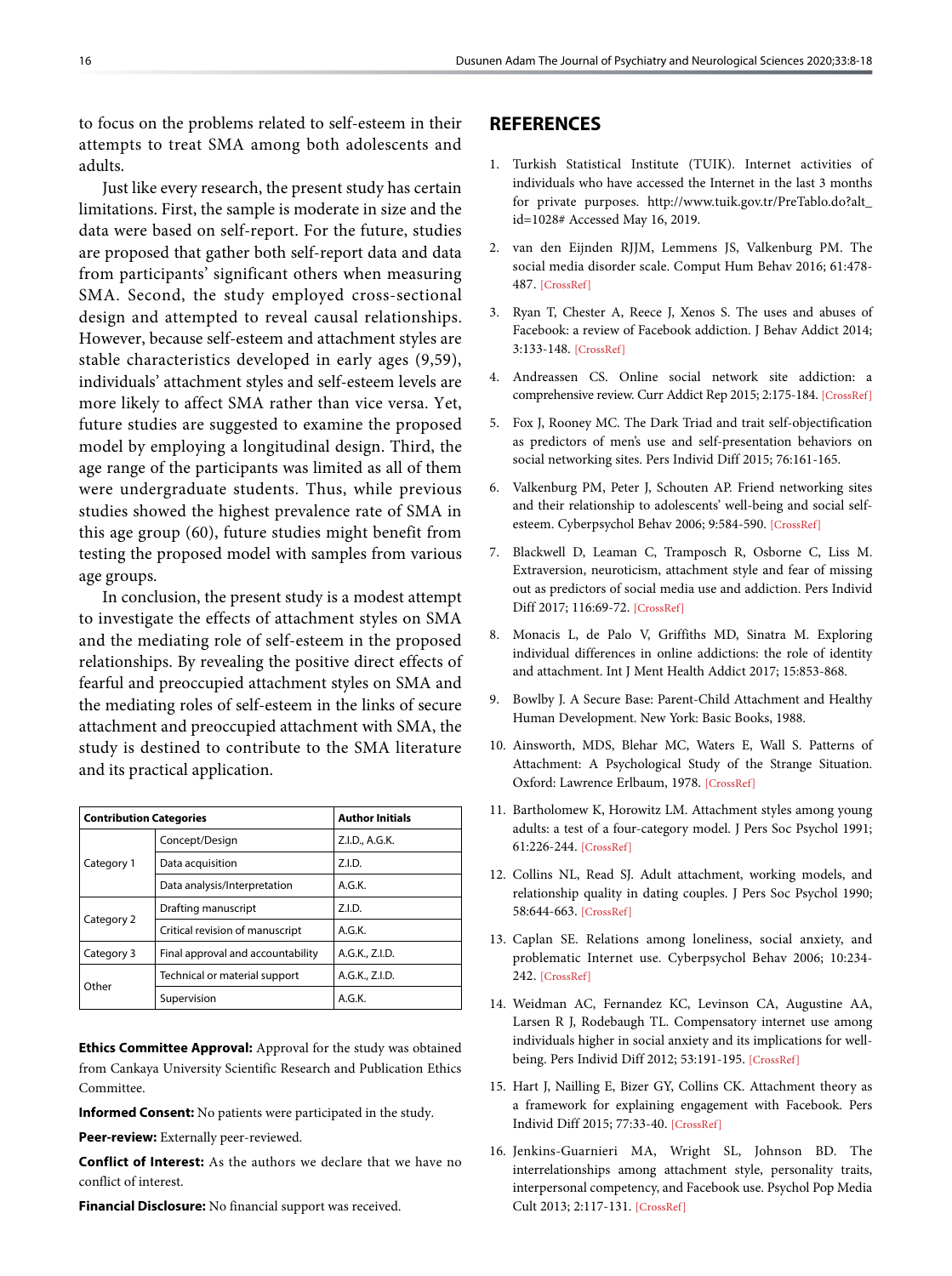- 17. Schimmenti A, Passanisi A, Gervasi AM, Manzella S, Fama FI. Insecure attachment attitudes in the onset of problematic Internet use among late adolescents. Child Psychiatry Hum Dev 2014; 45:588-595[. \[CrossRef\]](https://doi.org/10.1007/s10578-013-0428-0)
- 18. Nitzburg GC, Farber BA. Putting up emotional (Facebook) walls? Attachment status and emerging adults' experiences of social networking sites. J Clin Psychol 2013; 69:1183-1190[. \[CrossRef\]](https://doi.org/10.1002/jclp.22045)
- 19. Rosenberg M. Rosenberg self-esteem scale (RSE). "Acceptance and Commitment Therapy", [Measures Package 1965; 61\(52\).](https://doi.org/10.1037/t01038-000)
- 20. Trzesniewski KH, Donnellan MB, Moffitt TE, Robins RW, Poulton R, Caspi A. Low self-esteem during adolescence predicts poor health, criminal behavior, and limited economic prospects during adulthood. Dev Psychol 2006; 42:381-390[. \[CrossRef\]](https://doi.org/10.1037/0012-1649.42.2.381)
- 21. Baumeister RF, Campbell JD, Krueger JI, Vohs KD. Does high self-esteem cause better performance, interpersonal success, happiness, or healthier lifestyles? Psychol Sci Public Interest 2003; 4:1-44[. \[CrossRef\]](https://doi.org/10.1111/1529-1006.01431)
- 22. Proctor CL, Linley PA, Maltby J. Youth life satisfaction: a review of the literature. J Happiness Stud 2009; 10:583-630[. \[CrossRef\]](https://doi.org/10.1007/s10902-008-9110-9)
- 23. McAdams TA, Rijsdijk FV, Narusyte J, Ganiban JM, Reiss D, Spotts E, et al. Associations between the parent-child relationship and adolescent self‐worth: a genetically informed study of twin parents and their adolescent children. J Child Psychol Psychiatry 2017; 58:46-54[. \[CrossRef\]](https://doi.org/10.1111/jcpp.12600)
- 24. Armsden GC, Greenberg MT. The inventory of parent and peer attachment: individual differences and their relationship to psychological well-being in adolescence. J Youth Adolesc 1987; 16:427-454[. \[CrossRef\]](https://doi.org/10.1007/BF02202939)
- 25. Noom MJ, Dekovic M, Meeus WH. Autonomy, attachment and psychosocial adjustment during adolescence: a double-edged sword? J Adolesc 1999; 22:771-783. [\[CrossRef\]](https://doi.org/10.1006/jado.1999.0269)
- 26. Arbona C, Power TG. Parental attachment, self-esteem, and antisocial behaviors among African American, European American, and Mexican American adolescents. J Couns Psychol 2003; 50:40-5[1. \[CrossRef\]](https://doi.org/10.1037/0022-0167.50.1.40)
- 27. Birkeland MS, Melkevik O, Holsen I, Wold B. Trajectories of global self-esteem development during adolescence. J Adolesc 2012; 35:43-54. [\[CrossRef\]](https://doi.org/10.1016/j.adolescence.2011.06.006)
- 28. Leary MR, Baumeister RF. The nature and function of selfesteem: sociometer theory. [Adv Exp Social Psychol 2000; 32:1-62](https://doi.org/10.1016/S0065-2601(00)80003-9).
- 29. Anthony DB, Wood JV, Holmes JG. Testing sociometer theory: self-esteem and the importance of acceptance for social decisionmaking. J Exp Soc Psychol 2007; 43:425-432[. \[CrossRef\]](https://doi.org/10.1016/j.jesp.2006.03.002)
- 30. Leary MR, MacDonald G. Individual differences in self-esteem: a review and theoretical integration: In Leary MR, Tangney JP (editors). Handbook of Self and Identity. New York: The Guilford Press, 2003, 401-418.
- 31. Forest AL, Wood JV. When social networking is not working: individuals with low self-esteem recognize but do not reap the benefits of self-disclosure on Facebook. Psychol Sci 2012; 23:295- 302[. \[CrossRef\]](https://doi.org/10.1177/0956797611429709)
- 32. Reis, HT, Shaver P. Intimacy as an Interpersonal Process: In Duck S, Hay DF, Hobfoll SE, Ickes W, Montgomery B M (editors).

Handbook of Personal Relationships. Chichester, England: John Wiley and Sons, 1988, 367-38[9. \[CrossRef\]](https://doi.org/10.1080/00332747.1988.11024374)

- 33. Marshall TC, Lefringhausen K, Ferenczi N. The Big Five, selfesteem, and narcissism as predictors of the topics people write about in Facebook status updates[. Pers Individ Diff 2015; 85:35-40.](https://doi.org/10.1016/j.paid.2015.04.039)
- 34. Błachnio A, Przepiorka A, Rudnicka P. Narcissism and selfesteem as predictors of dimensions of Facebook use. Pers Individ Diff 2016; 90:296-30[1. \[CrossRef\]](https://doi.org/10.1016/j.paid.2015.11.018)
- 35. Andreassen CS, Pallesen S, Griffiths, MD. The relationship between addictive use of social media, narcissism, and selfesteem: findings from a large national survey. Addict Behav 2017; 64:287-293. [\[CrossRef\]](https://doi.org/10.1016/j.addbeh.2016.03.006)
- 36. Tutgun-Unal A, Deniz L. Development of the Social Media Addiction Scale. AJIT-e 2015; 6:51-70. (Turkish[\) \[CrossRef\]](https://doi.org/10.5824/1309-1581.2015.4.004.x)
- 37. Sumer N, Gungor D. Psychometric evaluation of adult attachment style scales in a Turkish sample and intercultural comparison. Turkish Journal of Psychology 1999; 14:71-106.
- 38. Cohen O, Finzi-Dottan R. Parent-child relationships during the divorce process; from attachment theory and intergenerational perspective. Contemp Fam Ther 2005; 27:81-9[9. \[CrossRef\]](https://doi.org/10.1007/s10591-004-1972-3)
- 39. Lench HC, Quas JA, Edelstein RS. My child is better than average: the extension and restriction of unrealistic optimism. J Appl Soc Psychol 2006; 36:2963-297[9. \[CrossRef\]](https://doi.org/10.1111/j.0021-9029.2006.00137.x)
- 40. Moller AC, Roth G, Niemiec CP, Kanat-Maymon Y, Deci EL. Mediators of the associations between parents' conditional regard and the quality of their adult-children's peer-relationships. Motiv Emot 2019; 43:35-51[. \[CrossRef\]](https://doi.org/10.1007/s11031-018-9727-x)
- 41. Guloglu B, KarairmakO. Attachment styles and psychological tendencies in intimate relations in paternal loss in early childhood. Turkish Journal of Psychological Counseling and Guidance 2017; 7:99-115. (Turkish)
- 42. Imamoglu S, Imamoglu EO. Relationship between general and context-specific attachment orientations in a Turkish sample. J Soc Psychol 2006; 146:261-274[. \[CrossRef\]](https://doi.org/10.3200/SOCP.146.3.261-274)
- 43. Zeyrek EY, Gencoz F, Bergman Y, Lester D. Suicidality, problemsolving skills, attachment style, and hopelessness in Turkish students. Death Stud 2009; 33:815-827. [\[CrossRef\]](https://doi.org/10.1080/07481180903142407)
- 44. Cuhadaroglu F. (1986). Self-esteem in adolescents. Specialization Thesis, Hacettepe University Medical Faculty Psychiatry Department, Ankara, 1986. (Turkish)
- 45. Arbuckle JL. Amos (Version 22.0), Computer Program, SPSS/ IBM, Chicago, 2013.
- 46. McDonald RP, Ho M-HR. Principles and practice in reporting structural equation analyse[s. Psychol Methods 2002; 7:64-82.](https://doi.org/10.1037/1082-989X.7.1.64)
- 47. Hooper D, Coughlan J, Mullen M R. Structural equation modelling: guidelines for determining model fit. EJBRM 2008; 6:53-60.
- 48. Edlund, J.E, Sagarin BJ. Sex differences in jealousy: a 25-year retrospective. Adv Exp Soc Psychol 2017; 55:259-30[2. \[CrossRef\]](https://doi.org/10.1016/bs.aesp.2016.10.004)
- 49. George C, Kaplan N, Main M. Adult attachment interview. Unpublished manuscript 1996. http://library.allanschore.com/ docs/AAIProtocol.pdf. Accessed May 27, 2019.